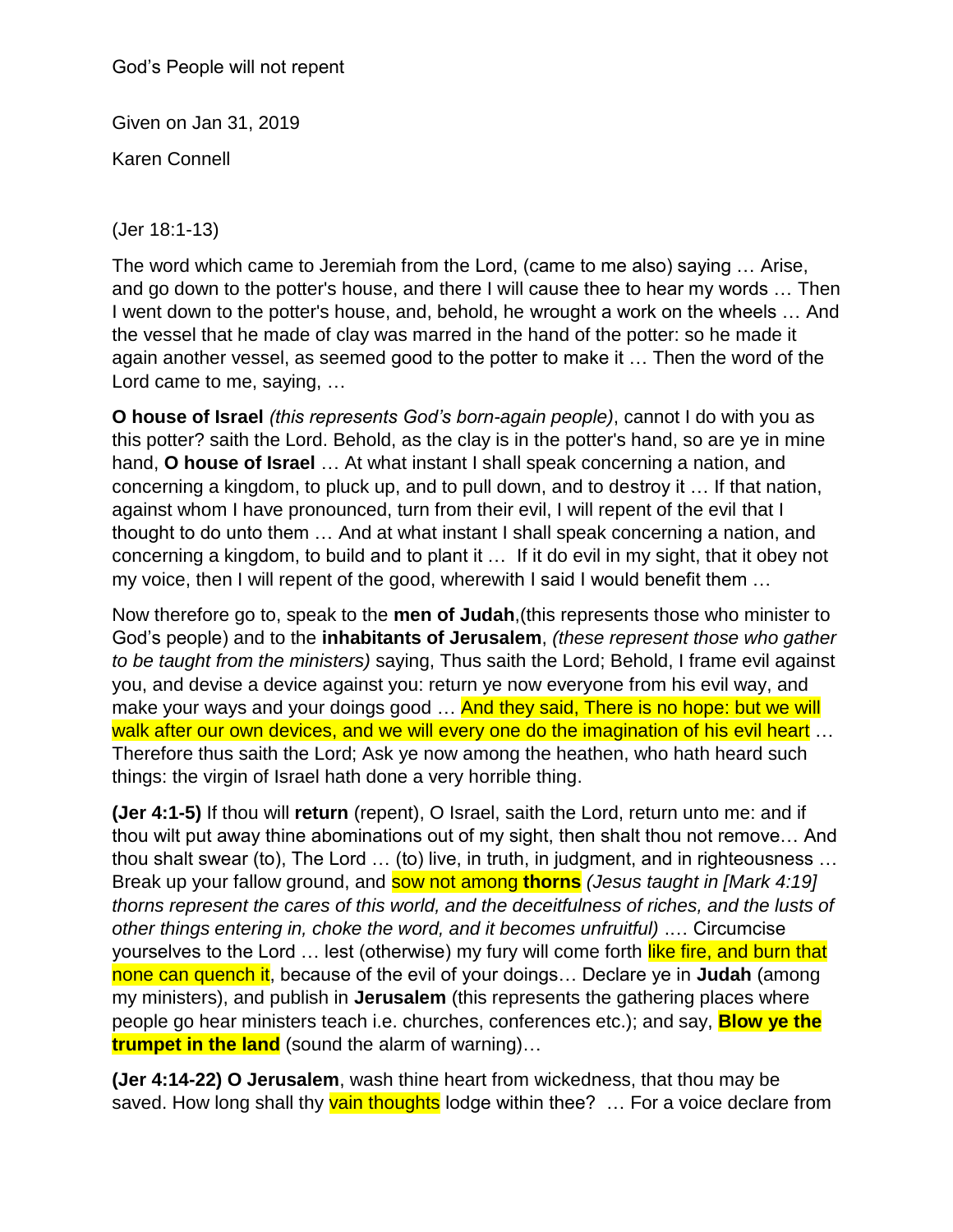$\overline{a}$ 

**Dan** (represents the tribal anointing that declares judgment for sanctification), and **publish affliction** (make known the evil, false, idolatrous, sorrow, unjust, unrighteous, vain vanity) of **mount Ephraim** (represents what carnal professing Christians are promoting i.e. marketing) … Make ye mention to the nations; behold, **publish against Jerusalem** (the places where these gather to be taught by teachers), that **watchers** (referring to the watchman ministry) come from a **far country**, <sup>1</sup> and give out their voice **against the cities of Judah** … As keepers of a field, are they against her round about; because she hath been rebellious against me, saith the Lord … Thy way and thy doings have procured these things unto thee; this is **thy wickedness**, because it **is bitter**, (a reference to witchcraft) because it reaches unto thine heart … My bowels, my bowels! I am pained at my very heart; my heart makes a noise in me; I cannot hold my peace, because thou hast heard, O my soul, the sound of the trumpet, the alarm of war … Destruction upon destruction is cried; for the whole land is spoiled: suddenly are my tents spoiled, and my curtains in a moment … How long shall I see the standard, and hear the sound of the trumpet? … **For my people are foolish**, (despise truth) they have not known me; they are sottish children, and they have none understanding: they are wise to do evil, but to do good they have no knowledge. KJV

**(Jer 4:25-28)** I beheld, and, lo, there was no man, and all the birds of the heavens were fled … I beheld, and, lo, the fruitful place was a wilderness, and all the cities thereof were broken down at the presence of the Lord, and by his fierce anger … For thus hath the Lord said, The whole land shall be desolate; yet will I not make a full end … For this shall the earth mourn, and the heavens above be black: because I have spoken it, I have purposed it, and will not repent, neither will I turn back from it. KJV

**(Jer 4:30-31)** …they will seek thy life … For I have heard a voice as of a woman in travail, and the anguish as of her that brings forth her first child, the voice of the daughter of Zion, that bewails herself, that spreads her hands, saying, Woe is me now! for my soul is wearied because of murderers. KJV

<sup>1</sup> **FAR COUNTRY**: OT:4801 *merchaq* (mer-khawk'): from OT:7368; remoteness (i.e. , REMOTE: from a place situated far from the main centers of population; having very little connection with or relationship with (i.e. the true worshippers of God). These "watchman" are not found among those who gather in Jerusalem (churches and conferences to be taught by popular ministers)…